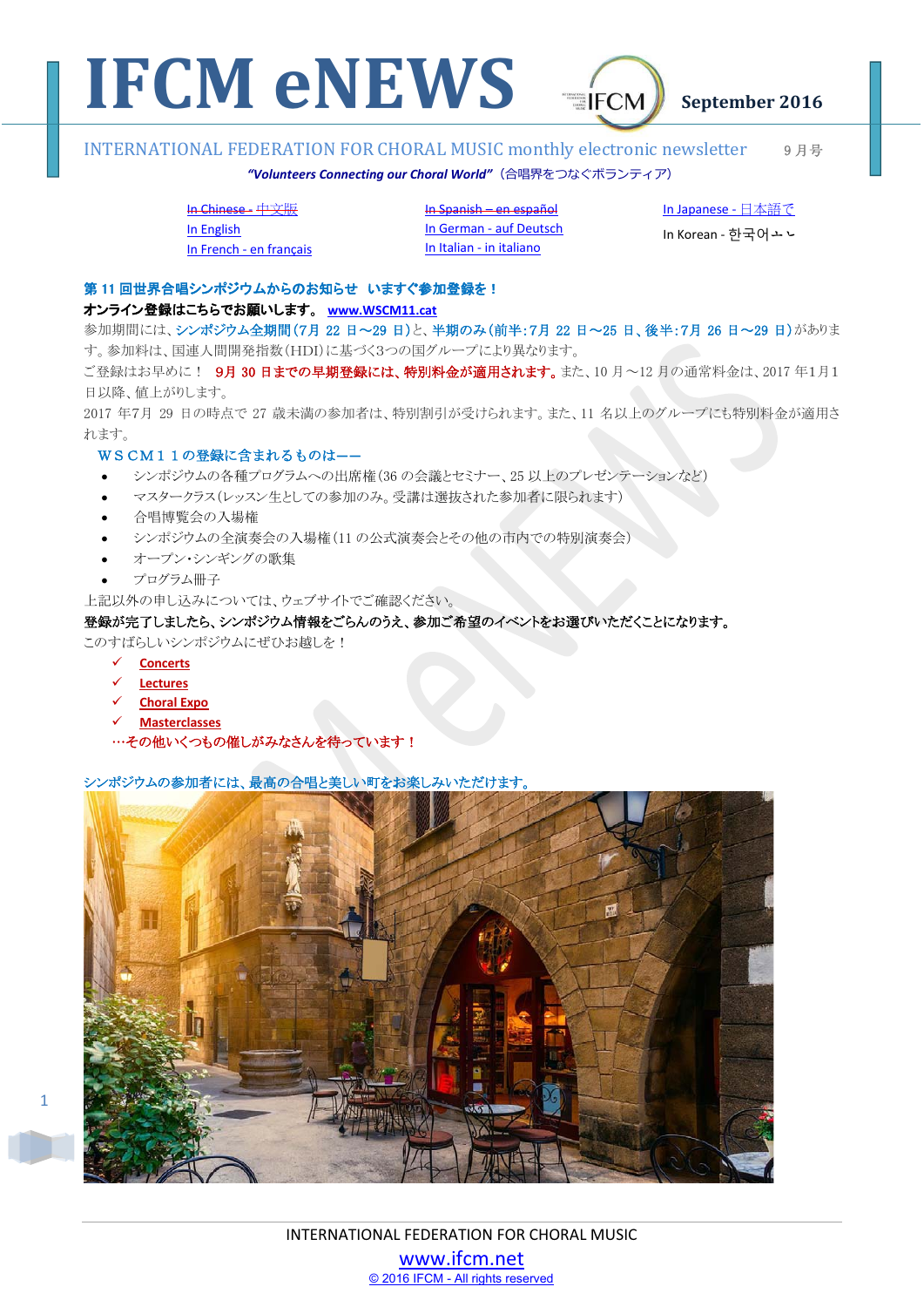カタルーニャ州の州都バルセロナは、国際色豊かな地中海の町です。ここには、ロ 一マ時代の遺跡、中世地区、20 世紀のモダニズムとアヴァンギャルドのもっとも美 しい見本があります。カタルーニャの建築家、アントニ・ガウディとリュイス・ドメネク・ イ・モンタネールによる象徴的な建築物がユネスコにより世界遺産に指定されたこと は、驚くには当たりません。この町の起源はローマ時代にあり、その長い歴史と経 済力によりバルセロナは文化的な都市となりました。そのことは、この町の歴史的 芸術的遺産と、きわめて革新的な芸術のトレンドに現れています。

町が最初にあった場所は、今日のバリ・ゴチック(ゴシック地区)です。ローマ時代の 壁で囲われたその地区では、ゴシック様式の宗教的建築物や一般的建築物、中世 の宮殿を見ることができます。

バルセロナは、サンタ・マリア・デル・マール教会のゴシック様式から、パラウ・デ・ラ・ ムジカ(カタルーニャ音楽堂)のモダニズムまで、ひとつの場所にさまざまな様式を かかえた町です。

歴史的地区の主動脈、ランブラ通りは、地中海へとつづいています。この通りは、 バルセロナの町のリズムをつかむのに最適の場所のひとつです。このエリアには、 文化的活動や日常生活の中心がいくつもあります。

バルセロナ港は、ビーチと、桟橋と、膨大な数の博物館やレジャー施設(水族館、I MAX3Dシアター、コロンブスの塔など)によって、活気に満ちた国際的な場所とな っています。これらの近代的施設の一部は、1992年のオリンピックの遺産です。 べルセロナの文化は、建物や屋外の芸術作品のみならず、博物館の無数のコレク

ションにも、はっきりと表れています。ピカソ、ミロ、タピエス、ガウディのような優れた芸術家にはそれぞれ、その作品だけを専門に集 めた美術館があります。また、市の歴史博物館、カタルーニャ歴史博物館、近代美術館、現代美術館には、あらゆる時代の芸術作 品が収められています。

## みなさんのお越しをお待ちしています!

**WSCM11 Email : wscm11@fcec.cat WSCM11 Website: http://www.wscm11.cat/ Follow us on Facebook https://www.facebook.com/wscm11bcn/ And on Twitter https://twitter.com/simposibcn** 

## IFCMのプロジェクト、"国境なき指揮者団"の参加者が 中国で表彰されました

北京で開催された第 13 回中国国際合唱祭(2016年7 月 26 日~8月1日)の招待合唱団、Vox Disposa Choir (コンゴ民主共和国・キンシャサ)が、会期中のコンクー ルの混声合唱部門で3位に輝き、この合唱団の指揮者 Joël Moleka が、コンクールの最優秀合唱指揮者4名の ひとりに選ばれました。

**Joël は、2012 年からティエリ・ティエボー(ア・クール・ジョ** ア・インターナショナル)の指導のもとで実施されている、 IFCMのプロジェクト"国境なき指揮者団" (CWB)のトレ ーニング・セミナーにいつも参加しているメンバーです。 また、今年の初めには、コンゴ民主共和国のCWBナショ ナル・インストラクターに任命され、若手指揮者のための トレーニング・セミナーの責任者となっています。おめで とう、Joël Moleka。あなたの努力は、IFCMのこうしたプロ グラムの有効性を示してくれました。



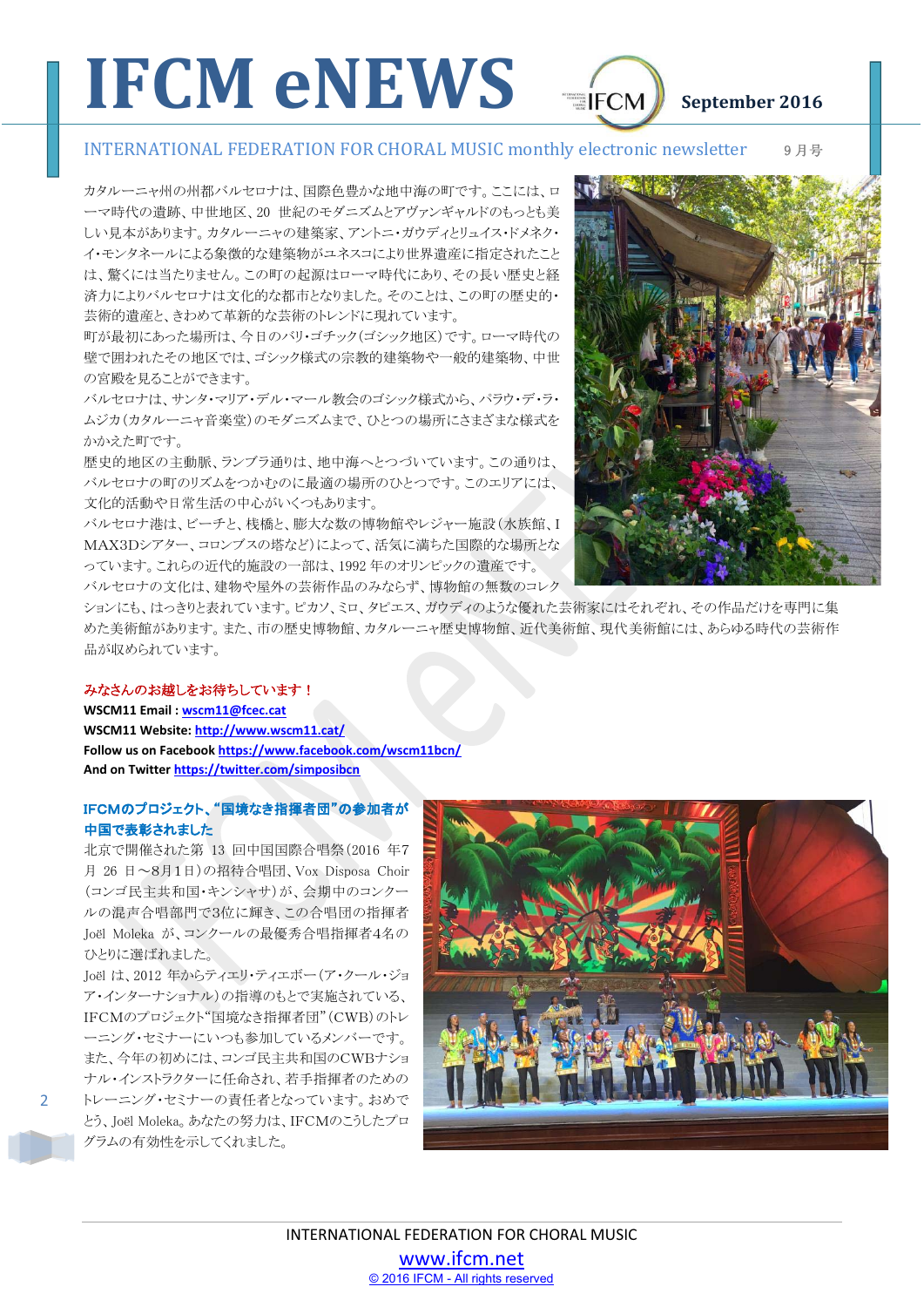

## 2020 年 第12 回世界合唱シンポジウムの開催地は… ニュージーランドに決定!



国際合唱連合(IFCM)から、うれしいお知らせです。ニュージーランド合唱連盟による招致が成功し、世界一有名でコンクールのな い合唱イベントが、2020年オークランドで開催されることになりました。

世界合唱シンポジウム (WSCM)は、1982年以来3年ごとに、一流の合唱団、指揮者、イベント主催者、作曲家、合唱団員を世界中 から呼び集め、合唱音楽と合唱界のすばらしさを讃えてきました。これまで、ソウル、ミネアポリス、ロッテルダム、シドニー、バンクー バー、コペンハーゲンなど、世界各地の町が主催都市となっており、現在は、バルセロナ開催の第11回(2017年7月22日~29日) に向けて、準備が進められています。

第12回の開催地が決まるまでには、12カ月かかりました。IFCMは、会場となる施設、得られる支援、そして何より、そのような大事 業を引き受けるニュージーランド合唱界の度量とエネルギーに重点を置き、包括的に審査を行いました。

ニュージ〈一分〉ドでは合唱が非常にさかんで、それによって歌手、指揮者、作曲家のコミュニ ティーが支えられています。彼らはみな世界の合唱界のトップに匹敵する力を持っています。

オークランドは、ニュージーランド北島の町で、2014年には世界の"住みよい町"第3位にランキングされています。人口はオーストラ リア国外の町としては、オセアニアでいちばん多く、空の便もたくさんあり、世界の主要都市から簡単に行くことができます。この風光 明媚な港町は、歴史と伝統と現代の暮らしを基盤に構築された、音楽・芸術・歌の多様で豊かな文化を誇りとしています。 国際合唱界を代表し、IFCMより、ニュージーランド合唱連盟の招致成功にお祝いを申し上げます。また、2020年のこの大イベント の準備が順調に進みますよう、そのために多くの支援が寄せられますよう、お祈りしております。

## IFCM ウェブサイトの新サービス

**IFCMウェブサイトの新サービスを利用したことがありますか? 下記がその全項目です。ぜひのぞいてみてください!** 

- http://ifcm.net/service-2/choir-connection/
- http://ifcm.net/service-2/conductor-connection/
- http://ifcm.net/service-2/job-connection/
- http://ifcm.net/service-2/project-connection/
- http://ifcm.net/service-2/composers-connection/
- http://ifcm.net/service-2/concert-connection/
- http://ifcm.net/service-2/new-releasesconnection/
- http://ifcm.net/service-2/garage-sale/
- http://ifcm.net/service-2/singer-connection/

## IFCM創設メンバーからのお知らせ

### $\overline{a}$

䜰䞉䜽䞊䝹䞉䝆䝵䜰䞉䜲䞁䝍䞊䝘䝅䝵䝘䝹

## 第3回国際合唱祭"ナミュール・アン・クール"、ベルギー

ア・クール・ジョア・ベルギーは、2016年9月23日~25日に、第3回国際合唱祭"ナミュール・アン・クール"を開催します。会期中に は、3つの演奏会により、Ingenium Ensemble(スロベニア)、Jazz'elles(フランス)、Kinderkoor Waelrant(ベルギー)が紹介されます。 各招待合唱団の演奏会の前には、ア・クール・ジョア・ワロン・ブリュッセル連盟の合唱団員による演奏会も行われます。週末には、

> INTERNATIONAL FEDERATION FOR CHORAL MUSIC www.ifcm.net © 2016 IFCM - All rights reserved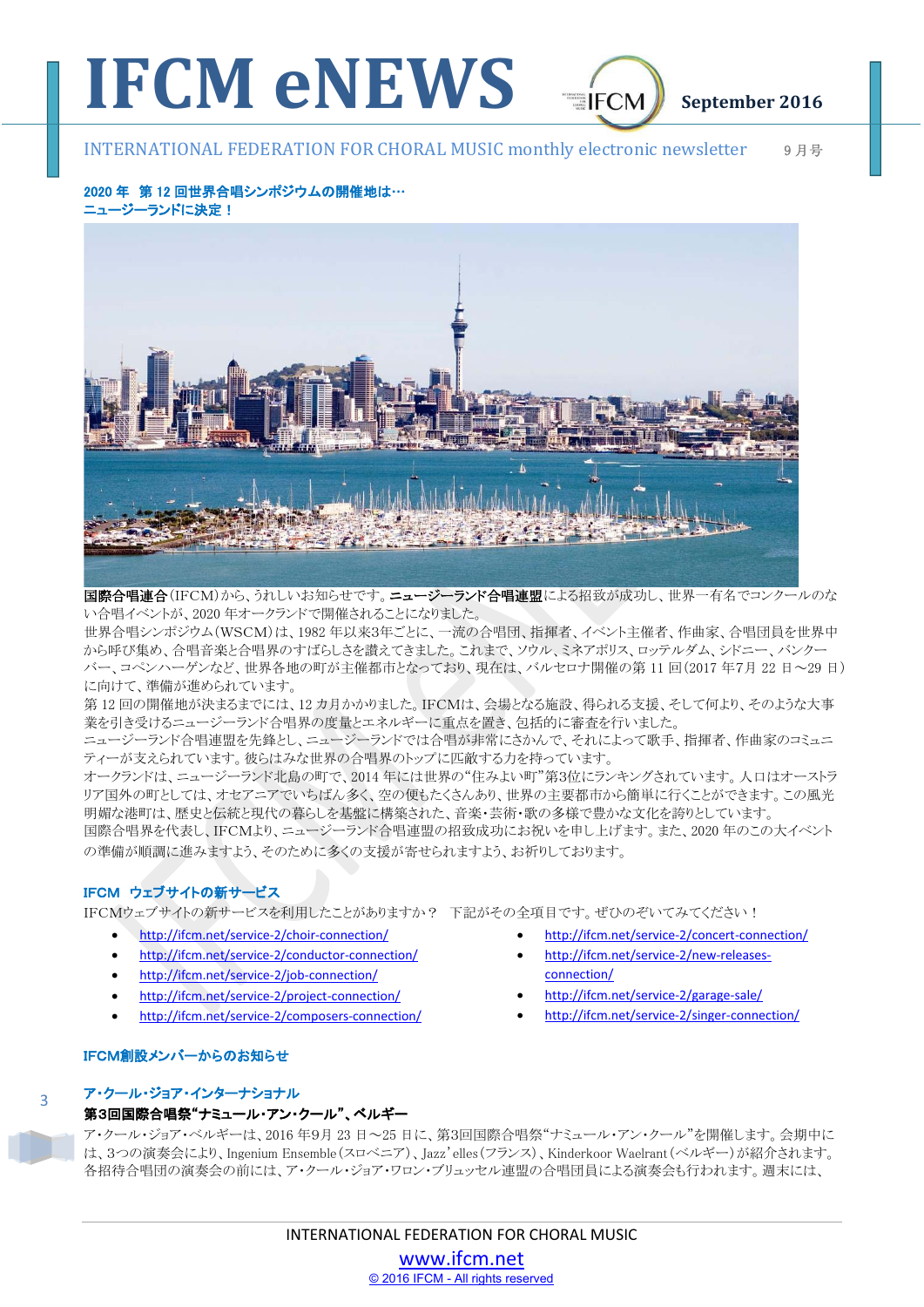

大人も子供も楽しめるよう、さまざまなメタイルの6つの音楽ワークショップが用意されています。また、ナミュール市内の4つのエリア では、約40の無料演奏会が開かれる予定です。土曜日には、いつくかの合唱団は演奏レベルの評価を受けるために審査会に参 加します。

詳しくはこちらをごらんください。http://www.namurenchoeurs.be

## 第1回アフリカ・カンタート

## 2017 年8月6日~12 日、コンゴ民主共和国・キンシャサ

アフリカ合唱連合(ACCM)が、コンゴ合唱連盟の後援により、IFCM、ア・クール・ジョア・インターナショナル、および、ヨーロッパ・ カンタートと共同で開催するこのフェスティバルは、アフリカに受け継がれる合唱の豊かさを発見し、交流する理想的な場となるでし 䜗䛖䚹㻌

世界各地の合唱団、合唱指揮者、講演者のみなさん、アフリカはこの大陸の中心で、温かなもてなし、リズムと色彩により、みなさん をお迎えしたいと願っています。オンラインによる参加登録の受付がまもなく始まります。

### ヨーロッパ合唱連盟(ECA-EC)



## "クロス・ザ・ライン"会議とヨーロッパ合唱連盟総会、 2016年11月11日~13日、オランダ・ユトレヒト

指揮者、合唱団、合唱関連の組織はどうすればラインを越えられるのか そのさまざまな実例に興味がある方はどなたでも参加できます。ここでいうライン とは、歌の文化の間のライン、アマチュア界とプロの世界の間のライン、合唱界 と他の分野の間のライン、演奏者と観客の間のラインを意味します。会期中に は、同時進行のセッションとして、プロジェクトのプレゼンテーション、パネル・デ ィスカッション、実際に歌を歌うワークショップがある他、音楽のサプライズや演 奏会も予定されています。また、新プロジェクト、若い移民たちが溶け込んでも らうプロセスとしての合唱"Sing Me In"も行われます。

参加申し込みはこちらから >> here 締切りは2016年9月30日です。 英語版、フランス語版、ドイツ語版のご案内はこちら: English French German. 詳しくは、ヨーロッパ合唱連盟のウェブサイト website をごらんください。 facebook と twitter のフォローもよろしく。

### 全米合唱指揮者協会(ACDA)



# ACDA2017MINNEAPOI

MARCH 8-11, 2017 | #ACDA4LIFE

INTERNATIONAL FEDERATION FOR CHORAL MUSIC

www.ifcm.net © 2016 IFCM - All rights reserved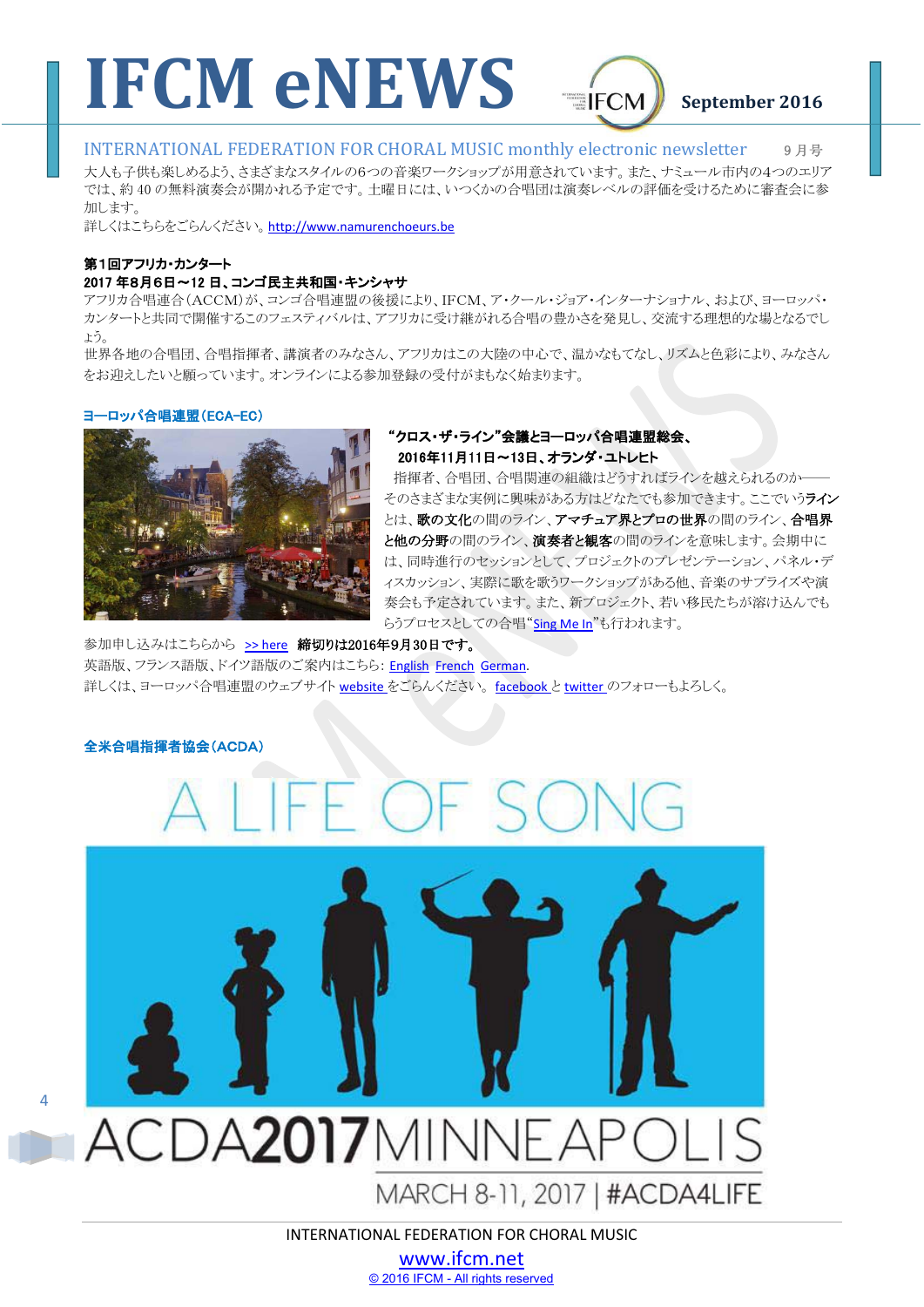

2017 年3月8日~11 日にミネアポリスで行われるACDA全国大会と、3月7日(火)の歓迎イベントにぜひご参加ください! 参加登 録とホテルの予約の受付は、10月に始まります。ミネアポリスでお目にかかるのを楽しみにしています! 詳しくはこちらをごらんください。http://acda.org/page.asp?page=national

### 北欧合唱協会



第16回ノルドクラング・フェスティバルに 参加してくださったみなさん、どうもありが とうございました! 合唱団員、合唱指揮 者、ボランティア、来場者、後援者、共催 者、運営者全員の力により、このフェステ ィバルは大きな成功を収めました! 1971 年に始まった伝統あるノルドクラング •フェスティバルの第16回は、記憶に残 る合唱祭となりました。 北欧合唱協会は、今回の全参加者に深

い感謝の意を表するとともに、みなさんを 2019 年スウェーデン開催の第17回ノル ドクラングにご招待したいと思います。 詳しくはこちらをごらんください http://www.nordklang.fi

## 会員からのお知らせ

## 計報 — エイノユハニ・ラウタヴァーラ(1928年10月9日~2016年7月27日)

今年7月、音楽界はまたひり伝説的な合唱人を失いました。ラウダヴァーラは多作な作曲家で、オペラ、交響曲、室内楽など、あら ゆるジャンルの音楽作品を作りました。すばらしい合唱曲のコレクションもあり、その多くは宗教的テーマに基づくものです。ご遺族は、 二番目の奥様 Sinikka Koivisto と、ふたりの息子さんと娘さんです。ご冥福をお祈りします。

## 合唱界でのデジタル・デバイス利用に関する調査にご協力ください

ドイツのアイヒジョ/イング/一\調査に協力していただくために、合唱指揮者、または、合唱指揮者になる ためのトレーニングを受けた方といます。わたしたちはこの調査で、合唱界のデジタル・デバイス利用について知識を深めた いと思っています。かかる時間は15分程度です。この調査について質問のある方は、kathrin.schlemmer@ku.de までご連絡くださ い。アンケートの内容(ドイツ語版と英語版)はこちらでごらんになれます。https://www.soscisurvey.de/Chorleitung/ (ドイツ、アイヒシュテット・インゴルシュタット・カトリック大学音楽学教授 Dr. Kathrin Schlemmer)

## **ICBやIFCMのEニュースで、みなさんの合唱イベントを宣伝しましょう!www.ifcm.net.http://icb.ifcm.net/**

毎月配信のEニュースや季刊誌会報ICB、会報ICB電子版のほかに、www.IFCM.net と ICB.IFCM.net でも広告スペースをご利用い ただけるようになりました。料金・サイズはこちらでご確認ください。Reserve A Space form 多数の利用件数を誇るIFCMのサイトやニュース媒体をぜひ活用し、みなさんの合唱イベントを官伝してください。

## ボランティア募集中

世界各地の仲間とともにIFCMでボランティアとして働いてみませんか? IFCMは、目下、ボランティア要員のデータベースを作成 中です。登録されるのは、要請に応じて世界のさまざまな合唱プロジェクトのお手伝いをしたいと願う方々です。手続きはとても簡単 です。ただ、あなたに何ができるかを書き、履歴書と写真とともに leonardifra@yahoo.it へお送りください。Eメールの件名は "Volunteer's database"とし、応募書類はできれば英語でお願いします。 **IFCMのスローガン"合唱界をつなぐボランティア"をどうか忘れずに! みなさんの参加をお待ちしています。** 

### 5 9月~10月の合唱イベントカレンダー

1-4 Sep : Mountain Song Festival Carinthia 2016, Wolfsberg, Austria - www.musicultur.com 4-9 Sep : Trogir Music Week, Croatia - www.lacock.org 8-11 Sep : ON STAGE with Interkultur in Brussels, Belgium - http://onstage.interkultur.com/ 8-11 Sep : Indonesia Choir Festival, Medan, North Sumatera, Indonesia - www.bandungchoral.com